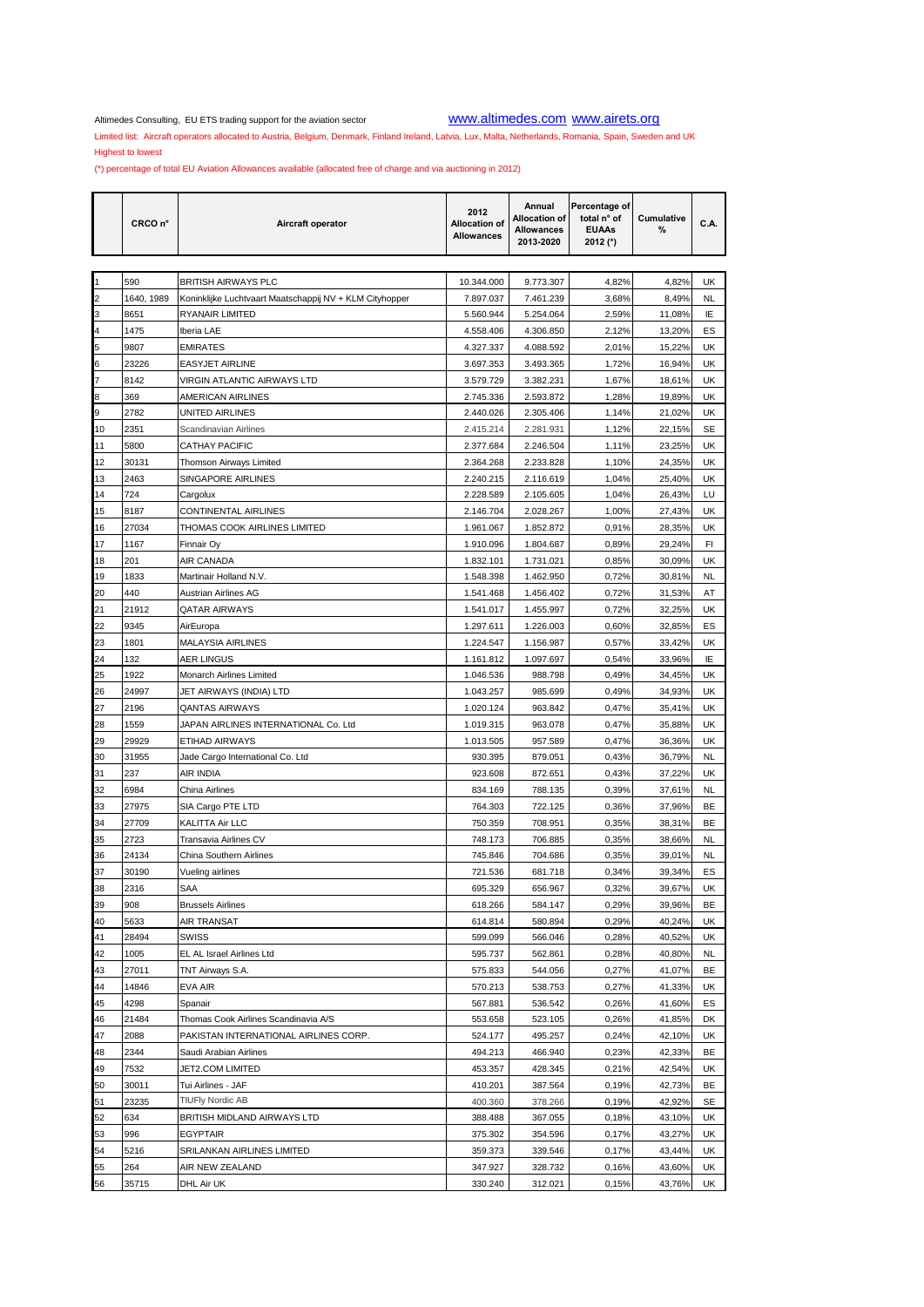| 57  | 3735    | <b>KENYA AIRWAYS</b>               | 322.909 | 305.094 | 0,15% | 43,91% | UK        |
|-----|---------|------------------------------------|---------|---------|-------|--------|-----------|
| 58  | 25406   | Iberworld                          | 318.284 | 300.720 | 0,15% | 44,05% | ES        |
| 59  | 160     | Aerolíneas Argentinas              | 316.550 | 299.081 | 0,15% | 44,20% | ES        |
| 60  | 30852   | TUI Airlines Nederland BV          | 303.254 | 286.519 | 0,14% | 44,34% | <b>NL</b> |
| 61  | 23085   | Air Baltic                         | 288.236 | 272.330 | 0,13% | 44,48% | LV        |
| 62  | 29932   | NIKI Luftfahrt GmbH                | 283.624 | 267.973 | 0,13% | 44,61% | AT        |
| 63  | 1365    | <b>GULF AIR</b>                    | 281.126 | 265.616 | 0,13% | 44,74% | UK        |
| 64  | 278     | Nippon Cargo Airlines              | 275.921 | 260.694 | 0,13% | 44,87% | <b>NL</b> |
| 65  | 5453    | <b>FLYBE</b>                       | 274.930 | 259.762 | 0,13% | 45,00% | UK        |
| 66  | 460     | Avianca                            | 274.336 | 259.197 | 0,13% | 45,12% | ES        |
| 67  | 32947   | Yangtze River Exp                  | 272.701 | 257.652 | 0,13% | 45,25% | LU        |
| 68  | 1689    |                                    | 246.320 | 232.727 | 0,11% | 45,37% | ES        |
|     |         | Lan Airlines                       |         |         |       |        |           |
| 69  | 26784   | Southern Air Inc.                  | 233.209 | 220.339 | 0,11% | 45,47% | BE        |
| 70  | 2880    | Aerovías de México                 | 226.313 | 213.824 | 0,11% | 45,58% | ES        |
| 71  | 17692   | ONUR AIR TASIMACILIK A.S.          | 220.282 | 208.129 | 0,10% | 45,68% | UK        |
| 72  | 256     | Air Malta p.l.c.                   | 211.617 | 199.939 | 0,10% | 45,78% | МT        |
| 73  | 29980   | Hainan Airlines                    | 198.690 | 187.725 | 0,09% | 45,87% | BE        |
| 74  | 22380   | Air Nostrum                        | 197.162 | 186.282 | 0,09% | 45,96% | ES        |
| 75  | 4369    | C.A.L. - Cargo Air Lines Ltd       | 195.546 | 184.754 | 0,09% | 46,06% | BE        |
| 76  | 2658    | Tarom                              | 185.458 | 175.409 | 0,09% | 46,14% | RO        |
| 77  | 28453   | <b>Thomas Cook Airlines</b>        | 184.172 | 174.009 | 0,09% | 46,23% | BE        |
| 78  | 22820   | Oman Air                           | 179.158 | 169.274 | 0,08% | 46,31% | UK        |
| 79  | 2297    | ALIA ROYAL JORDANIAN               | 174.721 | 165.082 | 0,08% | 46,39% | UK        |
| 80  | 1673    | <b>KUWAIT AIRWAYS</b>              | 168.017 | 158.748 | 0,08% | 46,47% | UK        |
| 81  | f200002 | <b>BMIBaby Limited</b>             | 166.327 | 157.150 | 0,08% | 46,55% | UK        |
| 82  | 24970   | Nova Airlines                      | 165.201 | 156.084 | 0,08% | 46,63% | SE        |
| 83  | 30600   | <b>Blue Air</b>                    | 163.908 | 155.027 | 0,08% | 46,70% | RO        |
| 84  | 35354   | AirAsiaX                           | 161.519 | 152.608 | 0,08% | 46,78% | UK        |
| 85  | 30777   | Corendon Airlines                  | 150.916 | 142.588 | 0,07% | 46,85% | <b>NL</b> |
| 86  | 15453   | Transaero Airlines                 | 145.589 | 137.555 | 0,07% | 46,91% | ES        |
| 87  | 35196   | Primera Air Scandinavia            | 136.293 | 128.771 | 0,06% | 46,98% | DK        |
| 88  | 29663   | Aerolane                           | 134.631 | 127.202 | 0,06% | 47,04% | ES        |
| 89  | 781     | Cimber Sterling A/S                | 126.196 | 119.232 | 0,06% | 47,10% | DK        |
| 90  | 7649    | ABX Air Inc.                       | 123.595 | 116.774 | 0,06% | 47,16% | BE        |
|     |         |                                    |         |         |       |        |           |
| 91  | 838     | Blue1 Oy                           | 121.209 | 114.521 | 0,06% | 47,21% | FI        |
| 92  | 32926   | Lan Perú                           | 113.727 | 107.451 | 0,05% | 47,27% | ES        |
| 93  | 33612   | Allied Air Limited 110.311 104.223 | 110.311 | 104.223 | 0,05% | 47,32% | BE        |
| 94  | 1781    | Luxair                             | 109.579 | 103.532 | 0,05% | 47,37% | LU        |
| 95  | 9918    | Star Air A/S                       | 103.739 | 98.014  | 0,05% | 47,42% | DK        |
| 96  | 28558   | ASTRAEUS LTD                       | 97.014  | 91.661  | 0,05% | 47,46% | UK        |
|     |         |                                    |         |         |       |        |           |
| 97  | 19210   | Ukraine International Airlines     | 96.990  | 91.638  | 0,05% | 47,51% | AT        |
| 98  | 29378   | Pullmantur Air                     | 85.671  | 80.943  | 0,04% | 47,55% | ES        |
| 99  | 2296    | ROYAL BRUNEI AIRLINES              | 83.076  | 78.493  | 0,04% | 47,59% | UK        |
| 100 | 32158   | Jet Time A/S                       | 81.124  | 76.647  | 0,04% | 47,62% | DK        |
| 101 | 18224   | <b>UZBEKISTAN AIRWAYS</b>          | 77.206  | 72.947  | 0,04% | 47,66% | UK        |
| 102 | 22309   | CJSC AIRCOMPANY POLET""            | 75.070  | 70.928  | 0,03% | 47,69% | UK        |
| 103 | 29086   | Vim airlines                       | 73.359  | 69.310  | 0,03% | 47,73% | ES        |
| 104 | 32432   | Egyptair Cargo                     | 70.505  | 66.614  | 0,03% | 47,76% | BE        |
| 105 | 14322   | Mexicana                           | 67.258  | 63.547  | 0,03% | 47,79% | ES        |
| 106 | 29057   | Santa Barbara Airlines             | 64.312  | 60.763  | 0,03% | 47,82% | ES        |
| 107 | 21450   | Malmö Aviation AB                  | 60.574  | 57.231  | 0,03% | 47,85% | SE        |
| 108 | 32054   | ARIK AIR LTD                       | 56.936  | 53.795  | 0,03% | 47,88% | UK        |
| 109 | 6101    | Edelweiss                          | 53.047  | 50.119  | 0,02% | 47,90% | ES        |
| 110 | 29266   | Oy Air Finland Ltd                 | 49.116  | 46.405  | 0,02% | 47,93% | FI        |
| 111 | 12669   | <b>BA CITYFLYER LTD</b>            | 43.192  | 40.809  | 0,02% | 47,95% | UK        |
| 112 | 2642    | SYRIAN ARAB AIRLINES               | 43.108  | 40.730  | 0,02% | 47,97% | UK        |
| 113 | 26939   | City Airline AB                    | 37.806  | 35.720  | 0,02% | 47,98% | SE        |
| 114 | 11309   | Swiftair S.A.                      | 35.734  | 33.762  | 0,02% | 48,00% | ES        |
| 115 | 22466   | Air Greenland AS                   | 33.881  | 32.012  | 0,02% | 48,02% | DK        |
| 116 | 3140    | PT Garuda Indonesia                | 30.995  | 29.285  | 0,01% | 48,03% | NL        |
| 117 | 26254   | Carpatair                          | 30.892  | 29.219  | 0,01% | 48,04% | RO        |
| 118 | 27086   | Flybe Finland Oy                   | 29.075  | 27.471  | 0,01% | 48,06% | FI        |
| 119 | 21470   | SMARTLYNX AIRLINES                 | 23.285  | 22.000  | 0,01% | 48,07% | LV        |
| 120 | 27298   | Vision Airlines                    | 21.854  | 20.670  | 0,01% | 48,08% | RO        |
| 121 | f200001 | bmi Regional                       | 21.257  | 20.084  | 0,01% | 48,09% | UK        |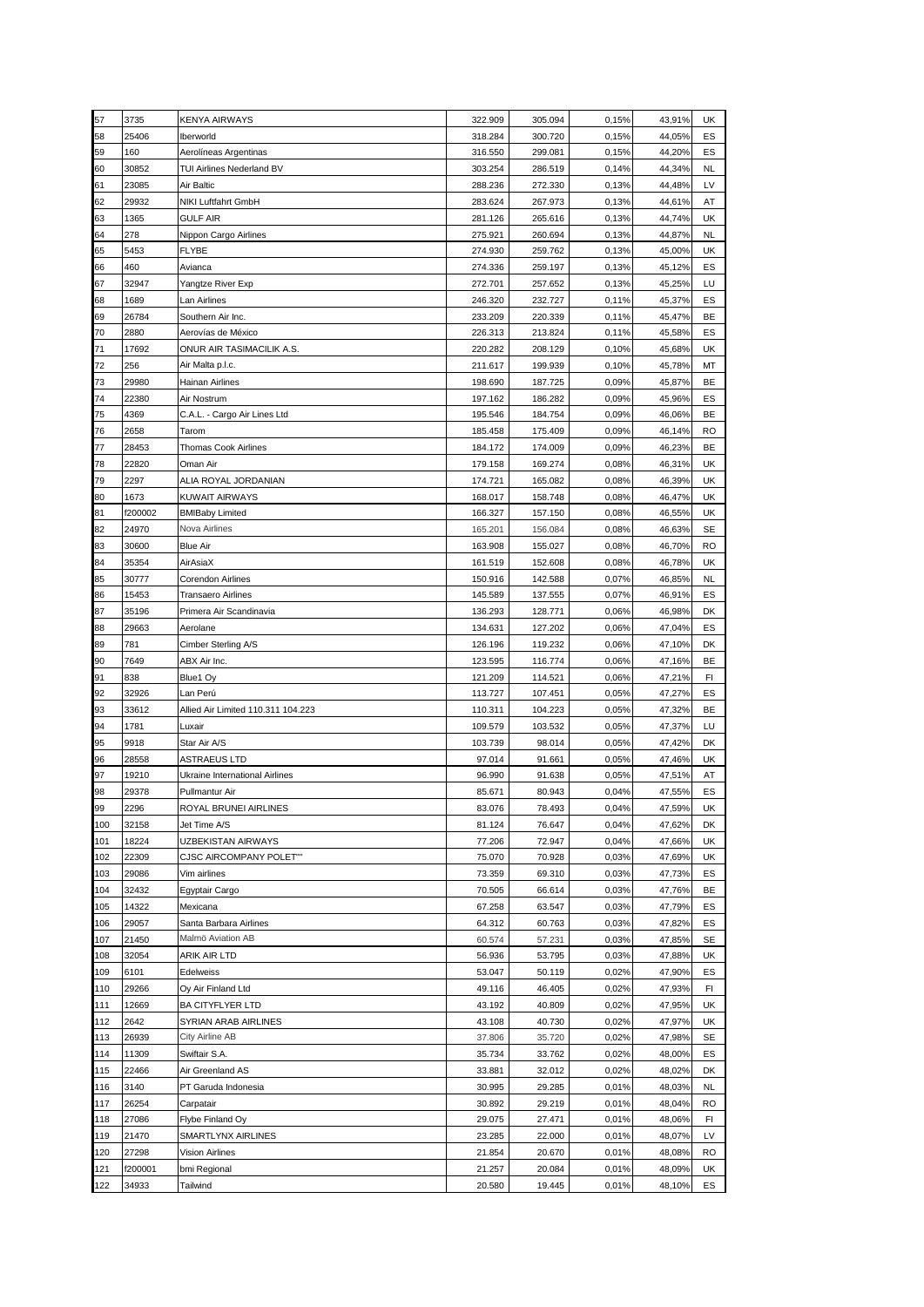| 123        | 142            | Atlantic Airways P/F                                       | 19.460         | 18.386         | 0,01%             | 48,11%           | DK        |
|------------|----------------|------------------------------------------------------------|----------------|----------------|-------------------|------------------|-----------|
| 124        | 32526          | <b>CJSC Sky Express""</b>                                  | 19.098         | 18.044         | 0,01%             | 48,12%           | UK        |
| 125        | 32000          | Privilege Style                                            | 18.928         | 17.884         | 0,01%             | 48,13%           | ES        |
| 126        | 24180          | CorpYgnus Air S.A.                                         | 17.775         | 16.794         | 0,01%             | 48,13%           | ES        |
| 127        | 26351          | Air Kilroe Ltd trading as Eastern Airways                  | 17.007         | 16.069         | 0,01%             | 48,14%           | UK        |
| 128        | 4744           | TITAN AIRWAYS                                              | 16.569         | 15.655         | 0,01%             | 48,15%           | UK        |
| 129        | 20170          | West Air Sweden AB                                         | 15.230         | 14.390         | 0,01%             | 48,16%           | <b>SE</b> |
| 130        | 33613          | Amsterdam Airlines BV                                      | 15.151         | 14.315         | 0,01%             | 48,16%           | <b>NL</b> |
| 131        | 6064           | DUBAI AIR WING                                             | 13.964         | 13.194         | 0,01%             | 48,17%           | UK        |
| 132        | 366            | Danish Air Transport A/S                                   | 12.518         | 11.827         | 0,01%             | 48,18%           | DK        |
| 133        | 1755           | LOGANAIR                                                   | 12.496         | 11.807         | 0,01%             | 48,18%           | UK        |
| 134        | 455            | Avia Express Sweden AB                                     | 11.869         | 11.214         | 0,01%             | 48,19%           | SE        |
| 135        | 18980          | AZERBAIJAN HAVA YOLLARI                                    | 11.758         | 11.110         | 0,01%             | 48,19%           | UK        |
| 136        | 29292          | Avitrans Nordic AB                                         | 11.357         | 10.730         | 0,01%             | 48,20%           | SE        |
| 137        | 22830          | Golden Air Flyg AB                                         | 10.915         | 10.312         | 0,01%             | 48,20%           | <b>SE</b> |
| 138        | 30120          | Nex Time Jet AB                                            | 9.827          | 9.285          | 0,00%             | 48,21%           | SE        |
| 139        | 30020<br>436   | Aviastar-Tu CO.                                            | 9.596          | 9.066          | 0,00%             | 48,21%           | BE        |
| 140<br>141 | 29716          | AURIGNY AIR SERVICES LIMITED<br>AIR SOUTH WEST LTD.        | 8.911<br>8.822 | 8.419<br>8.336 | 0,00%<br>0,00%    | 48,22%<br>48,22% | UK<br>UK  |
| 142        | 28512          | InterSky Luftfahrt Ges.m.b.H.                              | 8.369          | 7.907          | 0,00%             | 48,22%           | AT        |
| 143        | 31345          | ATLANTIC AIRLINES UK                                       | 7.174          | 6.778          | 0,00%             | 48,23%           | UK        |
| 144        | 4357           | SUN-AIR of Scandinavia                                     | 6.449          | 6.093          | 0,00%             | 48,23%           | DK        |
| 145        | 29957          | West Air Luxembourg                                        | 5.984          | 5.620          | 0,00%             | 48,23%           | LU        |
| 146        | 30326          | Amapola Flyg AB                                            | 5.978          | 5.648          | 0,00%             | 48,24%           | <b>SE</b> |
| 147        | 629            | <b>Bristow Helicopters Ltd</b>                             | 5.719          | 5.403          | 0,00%             | 48,24%           | UK        |
| 148        | 30278          | DARWIN AIRLINE                                             | 5.496          | 5.193          | 0,00%             | 48,24%           | UK        |
| 149        | 1808           | CHC Scotia Ltd                                             | 4.221          | 3.988          | 0,00%             | 48,24%           | UK        |
| 150        | 30590          | Bond Offshore Helicopters Itd                              | 2.619          | 2.474          | 0,00%             | 48,24%           | UK        |
| 151        | 21131          | OOO \"ATRAN\"                                              | 2.306          | 2.179          | 0,00%             | 48,25%           | SE        |
| 152        | 26052          | Globaljet Luxemburg                                        | 1.723          | 1.628          | 0,00%             | 48,25%           | LU        |
| 153        | 26684          | TAG AVIATION UK LTD                                        | 1.622          | 1.533          | 0,00%             | 48,25%           | UK        |
| 154        | 8419           | NETJETS INTERNATIONAL                                      | 1.429          | 1.351          | 0,00%             | 48,25%           | UK        |
| 155        | 32040          | VistaJet Luftfahrtunternehmen GmbH                         | 1.279          | 1.208          | 0,00%             | 48,25%           | AT        |
| 156        | 23881          | EXECUTIVE JET MANAGEMENT                                   | 1.004          | 949            | 0,00%             | 48,25%           | UK        |
| 157        | 31288          | TAG Aviation España S.L.                                   | 831            | 785            | 0,00%             | 48,25%           | ES        |
| 158        | 3456           | Air Alsie A/S                                              | 824            | 779            | 0,00%             | 48,25%           | DK        |
| 159        | 27226          | <b>Executive Airlines</b>                                  | 809            | 765            | 0,00%             | 48,25%           | ES        |
| 160        | 34461          | <b>Comlux Aviation Malta</b>                               | 713            | 674            | 0,00%             | 48,25%           | МT        |
| 161        | 4402           | Gestair España                                             | 673            | 636            | 0,00%             | 48,25%           | ES        |
| 162        | 27702          | Jetalliance Flugbetriebs GmbH                              | 671            | 634            | 0,00%             | 48,25%           | AT        |
| 163        | 30351          | Solid aiR BV                                               | 627            | 592            | 0,00%             | 48,25%           | <b>NL</b> |
| 164        | 7618           | <b>GAMA AVIATION LTD</b>                                   | 602            | 569            | 0,00%             | 48,25%           | UK        |
| 165        | 33061          | Avcon Jet Aktiengesellschaft                               | 522<br>493     | 493<br>466     | $0,00\%$<br>0,00% | 48,25%           | AT        |
| 166<br>167 | 30323<br>29427 | International Jet Management GmbH<br><b>Flying Service</b> | 477            | 451            | 0,00%             | 48,25%<br>48,25% | AT<br>BE  |
| 168        | 31503          | INTERNATIONAL JET CLUB                                     | 463            | 438            | 0,00%             | 48,25%           | UK        |
| 169        | 29388          | Hangar 8 Ltd                                               | 401            | 379            | 0,00%             | 48,25%           | UK        |
| 170        | 1084           | MIL Belgium                                                | 360            | 340            | 0,00%             | 48,25%           | BE        |
| 171        | 22434          | PRESIDENTIAL FLIGHT UAE                                    | 351            | 332            | 0,00%             | 48,25%           | UK        |
| 172        | 21575          | Arabasco                                                   | 259            | 244            | 0,00%             | 48,25%           | ES        |
| 173        | 1905           | <b>3M COMPANY</b>                                          | 250            | 236            | 0,00%             | 48,25%           | UK        |
| 174        | 7521           | FORMULA ONE MNGMT                                          | 199            | 188            | 0,00%             | 48,25%           | UK        |
| 175        | 25246          | SPECSAVERS AVTN                                            | 188            | 178            | 0,00%             | 48,25%           | UK        |
| 176        | 33247          | <b>BLUE CITY HOLDINGS</b>                                  | 186            | 175            | 0,00%             | 48,25%           | ΙE        |
| 177        | 29250          | CENTURION AVTN SRVCS                                       | 176            | 167            | 0,00%             | 48,25%           | IE        |
| 178        | 1116           | Försvarsmakten                                             | 167            | 158            | 0,00%             | 48,25%           | SE        |
| 179        | 8849           | HONEYWELL INTERNATIONAL Inc                                | 153            | 145            | 0,00%             | 48,25%           | UK        |
| 180        | 2440           | Shell Aircraft International                               | 153            | 144            | 0,00%             | 48,25%           | <b>NL</b> |
| 181        | 493            | J C BAMFORD EXCAVATORS LIMITED                             | 148            | 140            | 0,00%             | 48,25%           | UK        |
| 182        | 33204          | CTC AVIATION JET SERVICES LTD                              | 141            | 133            | 0,00%             | 48,25%           | UK        |
| 183        | 23828          | <b>EMC IRELAND</b>                                         | 136            | 128            | 0,00%             | 48,25%           | ΙE        |
| 184        | 11930          | NORTH AMERICAN AIRL                                        | 135            | 128            | 0,00%             | 48,25%           | ΙE        |
| 185        | 13457          | <b>Flying Partners</b>                                     | 131            | 124            | 0,00%             | 48,25%           | ВE        |
| 186        | 26380          | THE HERTZ CORPORATION                                      | 116            | 110            | 0,00%             | 48,25%           | UK        |
| 187        | 24912<br>29825 | Blue Chip Jet HB                                           | 113<br>109     | 107            | 0,00%             | 48,25%           | <b>SE</b> |
| 188        |                | <b>SAS Institute</b>                                       |                | 103            | 0,00%             | 48,25%           | ES        |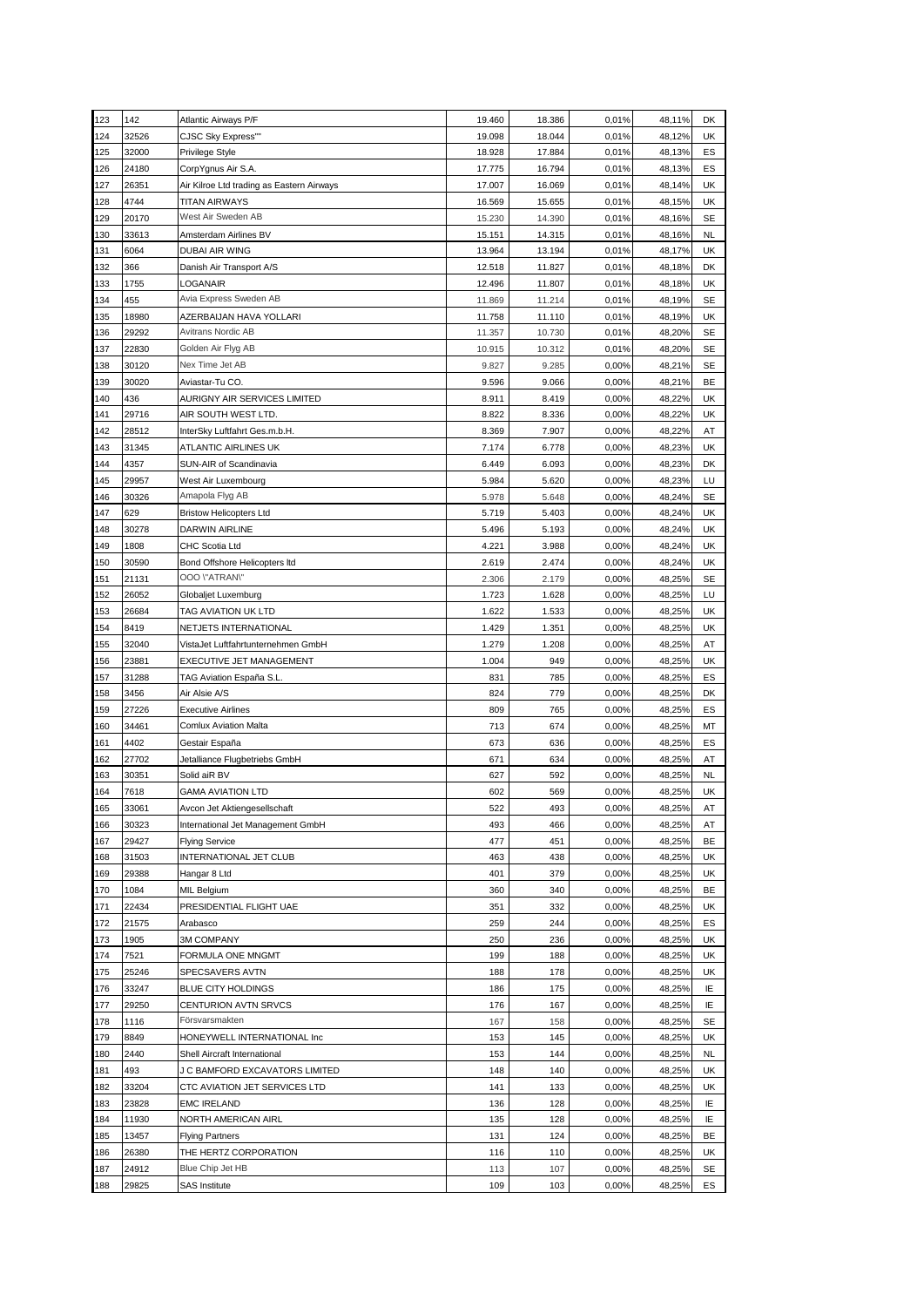| 189        | 21455          | <b>CITYJET LIMITED</b>                         | 107      | 101      | 0,00%          | 48,25%           | IE       |
|------------|----------------|------------------------------------------------|----------|----------|----------------|------------------|----------|
| 190        | f10202         | <b>FL Aviation Corporation</b>                 | 104      | 98       | 0,00%          | 48,25%           | UK       |
| 191        | 380            | Alticor Inc                                    | 104      | 98       | 0,00%          | 48,25%           | FI.      |
| 192        | 31585          | QUALCOMM Incorporated                          | 101      | 95       | 0,00%          | 48,25%           | UK       |
| 193        | 36153          | <b>BAYHAM LIMITED</b>                          | 99       | 93       | 0,00%          | 48,25%           | UK       |
| 194        | 36057          | Glock Services GmbH                            | 94       | 89       | 0,00%          | 48,25%           | AT       |
| 195        | 28586          | Go ahead international                         | 88       | 83       | 0,00%          | 48,25%           | ES       |
| 196        | 372            | AMERICAN EXPRESS                               | 82       | 77       | 0,00%          | 48,25%           | UK       |
| 197        | 8352           | H J HEINZ COMPANY                              | 82       | 78       | 0,00%          | 48,25%           | UK       |
| 198        | 9049           | <b>COLLEEN CORP</b>                            | 81       | 76       | 0,00%          | 48,25%           | UK       |
| 199        | 32096          | PRIME AVIATION JSC                             | 79       | 75       | 0,00%          | 48,25%           | ΙE       |
| 200        | 3751           | PROCTER&GAMBLE                                 | 77       | 73       | 0,00%          | 48,25%           | UK       |
| 201        | 2797           | UNITED STATES STEEL                            | 77       | 73       | 0,00%          | 48,25%           | IE       |
| 202        | 7861           | Verizon Corporate Services Group Inc.          | 76       | 72       | 0,00%          | 48,25%           | UK       |
| 203        | 33938          | AMAC AEROSPACE                                 | 75       | 71       | 0,00%          | 48,25%           | UK       |
| 204        | 4341           | <b>MOTOROLA ILLINOIS</b>                       | 75       | 71       | 0,00%          | 48,25%           | UK       |
| 205        | 27893          | <b>MERCK &amp; CO</b>                          | 73       | 69       | 0,00%          | 48,25%           | UK       |
| 206        | 25363          | THE BOEING COMPANY                             | 73       | 69       | 0,00%          | 48,25%           | UK       |
| 207        | 2808           | Dennis Vanguard International (Switchgear) Ltd | 69       | 65       | 0,00%          | 48,25%           | UK       |
| 208        | 24536          | JPMORGAN CHASE BANK National Association       | 68       | 64       | 0,00%          | 48,25%           | UK       |
| 209        | 33203          | <b>NOCLAF LIMITED</b>                          | 67       | 63<br>63 | 0,00%          | 48,25%           | UK       |
| 210<br>211 | 8962<br>f10208 | VALERO ENERGY<br>FLIGHTSTAR CORPORATION        | 66<br>66 | 62       | 0,00%<br>0,00% | 48,25%<br>48,25% | UK<br>ΙE |
|            | 27163          |                                                | 65       | 62       | 0,00%          | 48,25%           | UK       |
| 212<br>213 | 20894          | Sheridan Aviation LLC<br>KOHLER CO             | 64       | 61       | 0,00%          | 48,25%           | UK       |
| 214        | 28444          | CROSS AVIATION LTD                             | 64       | 61       | 0.00%          | 48,26%           | IE       |
| 215        | f11242         | Zoe Air                                        | 63       | 60       | 0,00%          | 48,26%           | UK       |
| 216        | 22109          | FRANKLIN TEMPLETON TRAVEL INC.                 | 62       | 59       | 0,00%          | 48,26%           | UK       |
| 217        | f10035         | ANADARKO PETROLEUM CORPORATION                 | 60       | 57       | 0,00%          | 48,26%           | UK       |
| 218        | 28582          | <b>Inter Wetall</b>                            | 60       | 57       | 0,00%          | 48,26%           | BE       |
| 219        | 8974           | BERWIND CORPORATION                            | 57       | 54       | 0,00%          | 48,26%           | UK       |
| 220        | 29804          | Punto Fa S.L.                                  | 57       | 54       | 0,00%          | 48,26%           | ES       |
| 221        | f10121         | CLEVELAND BROWNS TRANSPORTATION LLC            | 55       | 52       | 0,00%          | 48,26%           | UK       |
| 222        | f10089         | <b>BLOOMBERG SERVICES LLC</b>                  | 53       | 51       | 0,00%          | 48,26%           | UK       |
| 223        | 31936          | Squadron Aviation                              | 53       | 50       | 0,00%          | 48,26%           | ES       |
| 224        | 8740           | ABBOTT LABORATORIES                            | 52       | 49       | 0,00%          | 48,26%           | UK       |
| 225        | 31508          | AL SALAM 319 LTD.                              | 52       | 49       | 0,00%          | 48,26%           | UK       |
| 226        | 8430           | FAYAIR (JERSEY) Co Limited                     | 52       | 49       | 0,00%          | 48,26%           | UK       |
| 227        | 6323           | <b>BANLINE AVIATION</b>                        | 51       | 48       | 0,00%          | 48,26%           | UK       |
| 228        | 25432          | Walmart Stores Inc.                            | 51       | 48       | 0,00%          | 48,26%           | UK       |
| 229        | 24578          | Gafi General                                   | 51       | 48       | 0,00%          | 48,26%           | BE       |
| 230        | 32737          | Great Alliance World Trade                     | 51       | 48       | 0,00%          | 48,26%           | BE       |
| 231        | 1823           | LOCKHEED MARTIN CORPORATION                    | 50       | 47       | 0,00%          | 48,26%           | UK       |
| 232        | 1584           | JOHNSON & JOHNSON                              | 50       | 48       | 0,00%          | 48,26%           | ΙE       |
| 233        | 8930           | Metropolitan Life                              | 49       | 47       | 0,00%          | 48,26%           | FI       |
| 234        | 2168           | Porsche Konstruktionen GmbH & CoKG             | 48       | 46       | 0,00%          | 48,26%           | AT       |
| 235        | f10074         | Bank of America                                | 47       | 44       | 0,00%          | 48,26%           | ES       |
| 236        | 23240          | <b>GTC Management Services</b>                 | 46       | 43       | 0,00%          | 48,26%           | UK       |
| 237        | 27210          | <b>CITIGROUP</b>                               | 45       | 43       | 0,00%          | 48,26%           | UK       |
| 238        | 21887<br>31211 | <b>Tudor Investment Corporation</b>            | 45<br>44 | 43<br>42 | 0,00%          | 48,26%           | UK       |
| 239        | 25841          | CSC TRANSPORTATION INC<br>GF AIR               | 44       | 41       | 0,00%<br>0,00% | 48,26%<br>48,26% | UK<br>UK |
| 240<br>241 | 36269          | VF International                               | 43       | 40       | 0,00%          | 48,26%           | BE       |
| 242        | 24347          | KERZNER INTL.                                  | 42       | 40       | 0,00%          | 48,26%           | UK       |
| 243        | 9170           | <b>BEL AIR LIMITED</b>                         | 41       | 39       | 0,00%          | 48,26%           | UK       |
| 244        | 30051          | <b>BOETTI AIR</b>                              | 41       | 39       | 0,00%          | 48,26%           | UK       |
| 245        | 26560          | <b>Pilot Services</b>                          | 41       | 38       | 0,00%          | 48,26%           | ES       |
| 246        | 32156          | TALLWOOD MANAGEMENT                            | 40       | 38       | 0,00%          | 48,26%           | ΙE       |
| 247        | 32164          | <b>FUTURA TRAVELS</b>                          | 39       | 37       | 0,00%          | 48,26%           | UK       |
| 248        | 31489          | NS AVIATION LTD.                               | 39       | 37       | 0,00%          | 48,26%           | UK       |
| 249        | 25846          | MILBURN WORLD TRAVEL                           | 39       | 37       | 0,00%          | 48,26%           | UK       |
| 250        | f10815         | Washington Penn Plastic Company                | 39       | 37       | 0,00%          | 48,26%           | ΙE       |
| 251        | 27769          | Sea Air                                        | 39       | 37       | 0,00%          | 48,26%           | ВE       |
| 252        | 31445          | <b>Celestial Airways</b>                       | 38       | 36       | 0,00%          | 48,26%           | UK       |
| 253        | 31057          | CLOUD AIR SERVICES LTD                         | 38       | 36       | 0,00%          | 48,26%           | UK       |
| 254        | 21482          | <b>BECHTEL</b>                                 | 37       | 35       | 0,00%          | 48,26%           | UK       |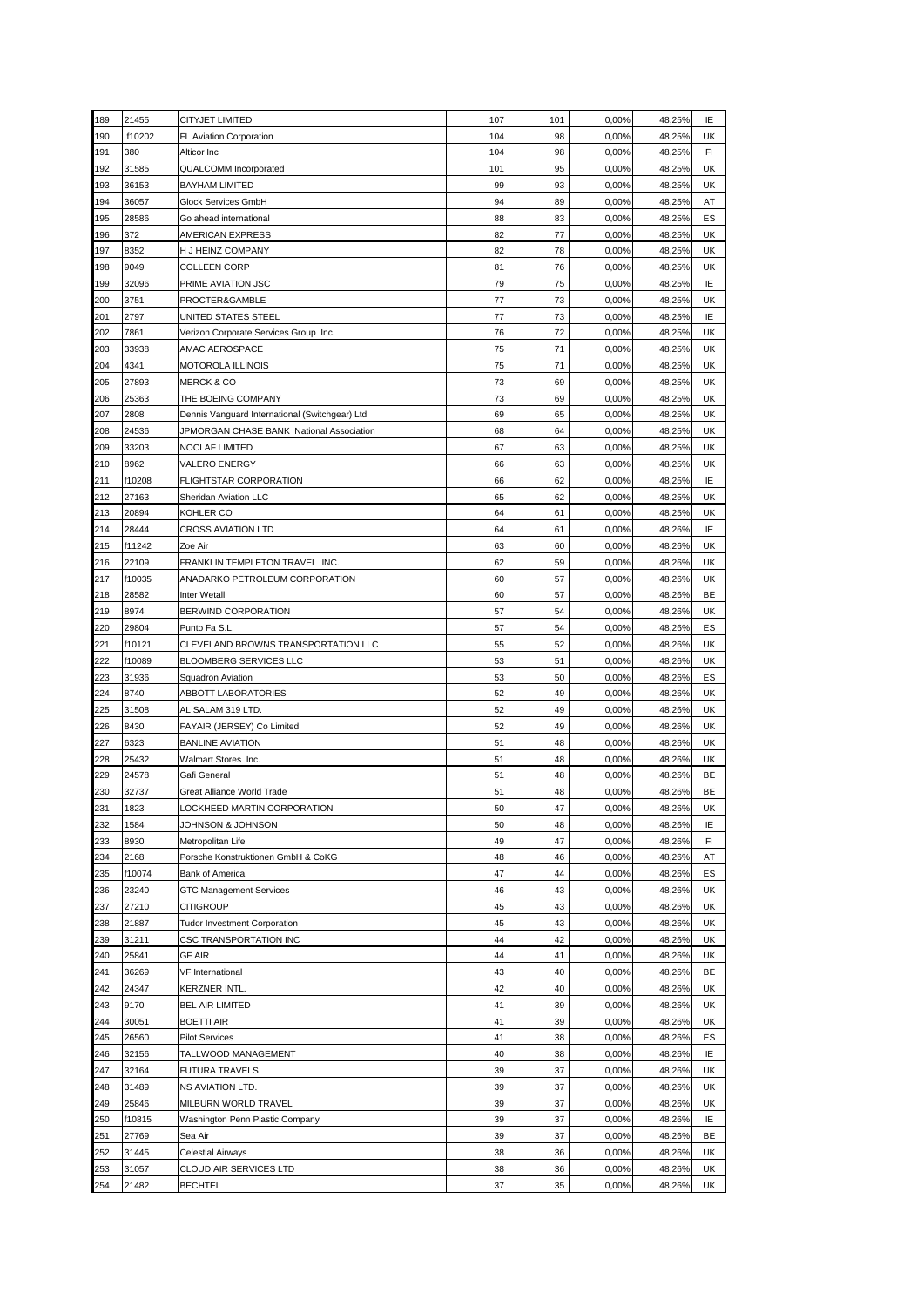| 255 | 1278   | GE CORPORATE AIR TRP                    | 37 | 35 | 0,00% | 48,26% | UK        |
|-----|--------|-----------------------------------------|----|----|-------|--------|-----------|
| 256 | f10331 | NII Holdings                            | 37 | 35 | 0,00% | 48,26% | ES        |
| 257 | 32127  | <b>River Aviation Oy</b>                | 37 | 35 | 0,00% | 48,26% | FI        |
| 258 | 9962   | <b>ICELAND FROZEN FOODS</b>             | 36 | 34 | 0,00% | 48,26% | UK        |
| 259 | 29692  | RABBIT RUN LLC                          | 36 | 34 | 0,00% | 48,26% | UK        |
| 260 | 24583  | <b>HILL AIR</b>                         | 35 | 33 | 0,00% | 48,26% | UK        |
| 261 | 34154  | MARCO POLO AVIATION LTD                 | 35 | 33 | 0,00% | 48,26% | UK        |
| 262 | 28542  | WHITE ROSE AVIATION INC                 | 35 | 33 | 0,00% | 48,26% | UK        |
| 263 | 2079   | OWENS ILLINOIS INC                      | 34 | 32 | 0,00% | 48,26% | IE        |
| 264 | 27087  | <b>AVIONETA LLC</b>                     | 33 | 31 | 0,00% | 48,26% | UK        |
| 265 | 31570  | <b>CBAIR LLC</b>                        | 33 | 31 | 0,00% | 48,26% | UK        |
| 266 | 944    | DONINGTON AVIATION                      | 33 | 31 | 0,00% | 48,26% | UK        |
|     |        |                                         |    |    |       |        |           |
| 267 | 9695   | FJR PRIVATE FLIGHT                      | 33 | 31 | 0,00% | 48,26% | UK        |
| 268 | 3696   | TEXAS INSTRUMENTS INC                   | 33 | 31 | 0,00% | 48,26% | IE        |
| 269 | 5683   | SWAGELOK                                | 32 | 31 | 0,00% | 48,26% | UK        |
| 270 | 25989  | The Flying Bulls GmbH                   | 32 | 31 | 0,00% | 48,26% | AT        |
| 271 | 35071  | T2 AVIATION MANAGEMENT LLC              | 32 | 30 | 0,00% | 48,26% | IE        |
| 272 | 36499  | WARNER CHILCOTT                         | 32 | 30 | 0,00% | 48,26% | IE        |
| 273 | 29439  | Liberty Global Europe BV                | 32 | 30 | 0,00% | 48,26% | <b>NL</b> |
| 274 | 31943  | AMGEN                                   | 31 | 30 | 0,00% | 48,26% | UK        |
| 275 | 6890   | <b>BECTON DICKINSON</b>                 | 31 | 29 | 0,00% | 48,26% | UK        |
| 276 | 34118  | CELEUS INVESTMENTS LLC                  | 31 | 29 | 0,00% | 48,26% | UK        |
| 277 | 29824  | EIE EAGLE INC ESTABLISHMENT             | 31 | 30 | 0,00% | 48,26% | UK        |
| 278 | 25637  | Krono Air GmbH                          | 31 | 29 | 0,00% | 48,26% | AT        |
| 279 | 1009   | Eli Lilly and Company                   | 31 | 30 | 0,00% | 48,26% | IE        |
| 280 | f10257 | <b>IMS HEALTH</b>                       | 30 | 29 | 0,00% | 48,26% | UK        |
| 281 | 3901   | <b>MARATHON OIL</b>                     | 30 | 28 | 0,00% | 48,26% | UK        |
| 282 | 29157  | <b>BROKERAGE &amp; MANAGMT</b>          | 29 | 27 | 0,00% | 48,26% | UK        |
| 283 | 4025   | Embraer                                 | 29 | 27 | 0,00% | 48,26% | UK        |
| 284 | 32293  | GOODRICH CORPORATION                    | 29 | 28 | 0,00% | 48,26% | UK        |
| 285 | 36888  | <b>BOSTON SCIENTIFIC CORP</b>           | 29 | 27 | 0,00% | 48,26% | IE        |
| 286 | 12230  | Nordic Aviation Capital A/S             | 29 | 27 | 0,00% | 48,26% | DK        |
| 287 | 131    | AER ARANN                               | 29 | 27 | 0,00% | 48,26% | IE        |
| 288 | 11968  | DUKE OF WESTMINSTER                     | 28 | 26 | 0,00% | 48,26% | UK        |
| 289 | 1076   | Exxon Mobil Corporation                 | 28 | 27 | 0,00% | 48,26% | UK        |
| 290 | 7382   | <b>FALCONAIR LTD</b>                    | 28 | 26 | 0,00% | 48,26% | UK        |
| 291 | 33587  | FANAIR AVIATION LTD.                    | 28 | 26 | 0,00% | 48,26% | UK        |
| 292 | 18781  | FJ900 Inc.                              | 28 | 27 | 0,00% | 48,26% | UK        |
| 293 | 31771  | Grass Green II LLC                      | 28 | 26 | 0,00% | 48,26% | UK        |
| 294 | f10265 | JACKSON NATIONAL LIFE                   | 28 | 27 | 0,00% | 48,26% | UK        |
| 295 | 26848  | MCDONALD'S CORP                         | 28 | 27 | 0,00% | 48,26% | UK        |
| 296 | 28983  | TWINWOOD TRANSPORTATION (CAYMAN) LTD.   | 28 | 26 | 0,00% | 48,26% | UK        |
| 297 | f10405 | SNAPPER CONSULTING INC.                 | 27 | 25 | 0,00% | 48,26% | UK        |
| 298 | 36081  | STARBUCKS CORPORATION                   | 27 | 26 | 0,00% | 48,26% | UK        |
| 299 | 30753  | TYCO HEALTH CARE                        | 27 | 26 | 0,00% | 48,26% | IE        |
| 300 | 23316  | Wilmington Trust Company                | 27 | 25 | 0,00% | 48,26% | <b>NL</b> |
| 301 | 22294  | PENSKE JET INC                          | 26 | 25 | 0,00% | 48,26% | UK        |
| 302 | 1537   | BAXTER HEALTH CARE                      | 26 | 24 | 0,00% | 48,26% | IE        |
| 303 | f10006 | Air Products & Chemicals                | 26 | 25 | 0,00% | 48,26% | ES        |
| 304 | 33376  | ARMAD                                   | 25 | 23 | 0,00% | 48,26% | UK        |
| 305 | 4018   | CAMPBELL SALES COMPANY                  | 25 | 24 | 0,00% |        | UK        |
|     |        |                                         | 25 | 24 |       | 48,26% | UK        |
| 306 | 21857  | HARSCO Corporation                      |    |    | 0,00% | 48,26% | UK        |
| 309 | 32993  | <b>STC LTD</b>                          | 25 | 23 | 0,00% | 48,26% |           |
| 310 | 31527  | SYMPHONY MILLENNIUM LTD.                | 25 | 23 | 0,00% | 48,26% | UK        |
| 311 | 28567  | Tupack Verpackungen Gesellschaft m.b.H. | 25 | 24 | 0,00% | 48,26% | AT        |
| 312 | 36082  | CMC GROUP INC                           | 25 | 24 | 0,00% | 48,26% | IE        |
| 313 | 29159  | Airmax LLC                              | 25 | 23 | 0,00% | 48,26% | ES        |
| 314 | f11885 | Liberty Global, Inc.                    | 25 | 23 | 0,00% | 48,26% | <b>NL</b> |
| 315 | 10639  | AIRSTAR CORPORATION                     | 24 | 23 | 0,00% | 48,26% | UK        |
| 316 | 35166  | AT&T INC                                | 24 | 23 | 0,00% | 48,26% | UK        |
| 317 | 10992  | FLYING LION Ltd                         | 24 | 23 | 0,00% | 48,26% | UK        |
| 318 | 32412  | Hamilton Aviation Inc                   | 24 | 23 | 0,00% | 48,26% | UK        |
| 319 | f10269 | J. C. PENNEY CORPORATION INC.           | 24 | 23 | 0,00% | 48,26% | UK        |
| 320 | 21766  | TIMBERLAND                              | 24 | 23 | 0,00% | 48,26% | IE        |
| 321 | 1485   | Stockwood V                             | 24 | 23 | 0,00% | 48,26% | ES        |
| 322 | 26852  | Executive Skyfleet Inc                  | 23 | 21 | 0,00% | 48,26% | ES        |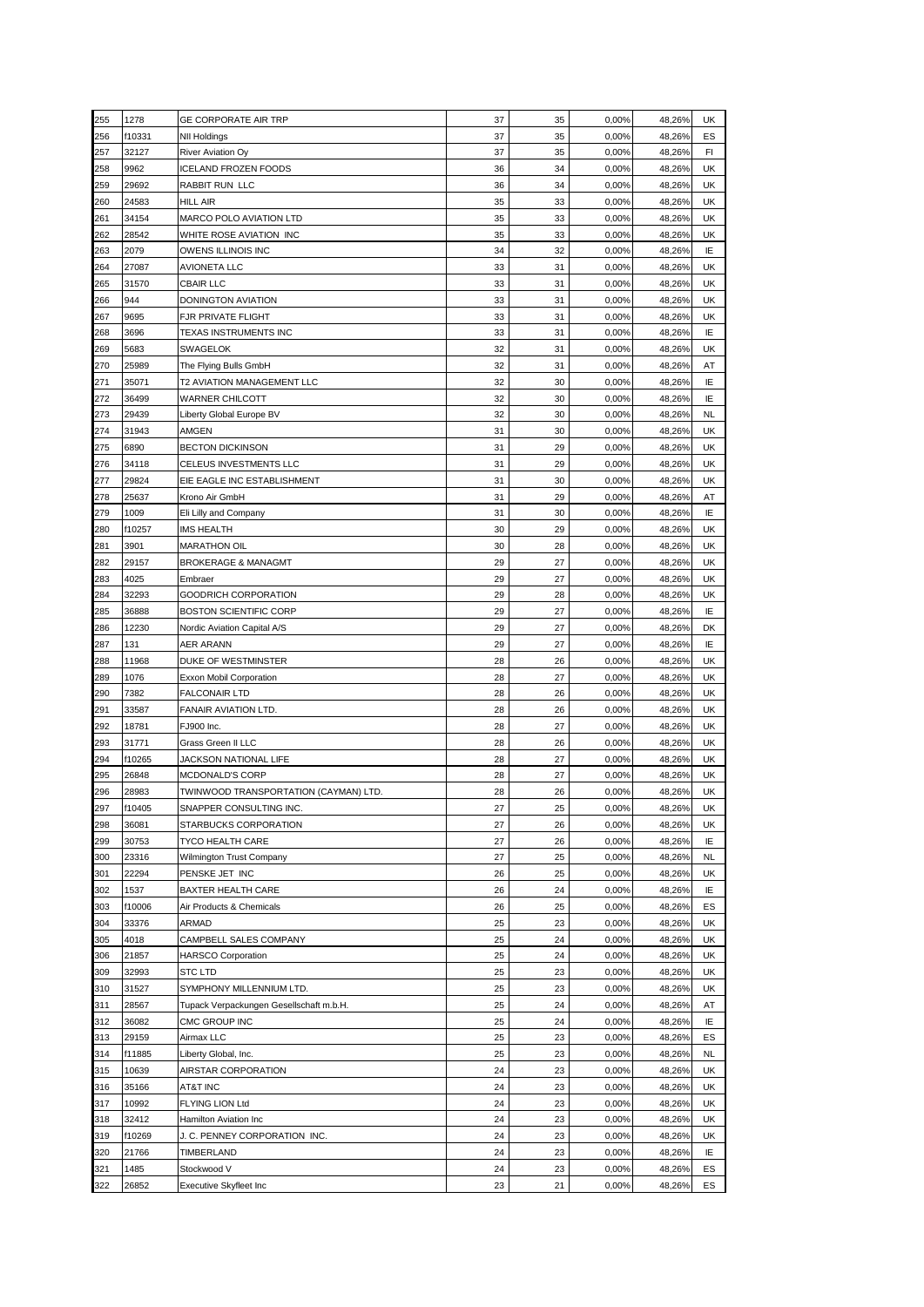| 323 | 19232          | Jetaway Air Service                                                  | 23 | 22       | 0,00% | 48,26% | <b>NL</b> |
|-----|----------------|----------------------------------------------------------------------|----|----------|-------|--------|-----------|
| 324 | 34936          | <b>GX AVIATION</b>                                                   | 22 | 20       | 0,00% | 48,26% | UK        |
| 325 | f10462         | US BANK NA TRUSTEE                                                   | 22 | 21       | 0,00% | 48,26% | UK        |
| 326 | 6803           | 711 CODY INC                                                         | 21 | 20       | 0,00% | 48,26% | UK        |
| 327 | 26537          | KANGRA AVIATION (FA)                                                 | 21 | 20       | 0,00% | 48,26% | UK        |
| 328 | 32845          | KILMER MANAGEMENT LIMITED                                            | 21 | 20       | 0,00% | 48,26% | UK        |
| 329 | 32120          | WILDERNESS POINT ASSOC                                               | 21 | 20       | 0,00% | 48,26% | UK        |
| 330 | 28485          | DOW CORNING                                                          | 21 | 20       | 0,00% | 48,26% | ΙE        |
| 331 | 21578          | FEDERAL-MOGUL                                                        | 21 | 20       | 0,00% | 48,26% | ΙE        |
| 332 | 28372          | J.W. Childs Associates                                               | 21 | 20       | 0,00% | 48,26% | ES        |
| 333 | 32631          |                                                                      | 21 | 20       | 0,00% | 48,26% | <b>NL</b> |
|     |                | Sextant Holdings, LLC                                                |    |          |       |        |           |
| 334 | 31782          | AMERIPRISE FINANCIAL                                                 | 20 | 19       | 0,00% | 48,26% | UK        |
| 335 | 35895          | ANDROMEDA LTD                                                        | 20 | 19       | 0,00% | 48,26% | UK        |
| 336 | 7526           | <b>CIGNA</b>                                                         | 20 | 19       | 0,00% | 48,26% | UK        |
| 337 | f11105         | COCA COLA ENTERPRISE                                                 | 20 | 19       | 0,00% | 48,26% | UK        |
| 338 | 3991           | SIOUX COMPANY LTD                                                    | 20 | 19       | 0,00% | 48,26% | UK        |
| 339 | 13174          | <b>TRUSTAIR LIMITED</b>                                              | 20 | 18       | 0,00% | 48,26% | UK        |
| 340 | 9965           | Magna International Inc.                                             | 20 | 19       | 0,00% | 48,26% | AT        |
| 341 | 22958          | GROUP HOLDINGS Inc                                                   | 20 | 18       | 0,00% | 48,26% | ΙE        |
| 342 | 35644          | AMY'S KITCHEN INC.                                                   | 19 | 18       | 0,00% | 48,26% | UK        |
| 343 | 28482          | CLEARWATER FINE FOODS                                                | 19 | 18       | 0,00% | 48,26% | UK        |
| 344 | 33646          | <b>FAIRMONT AVIATION COMPANY LTD</b>                                 | 19 | 18       | 0,00% | 48,26% | UK        |
| 345 | f10210         | FOREIGN MANUFACTURES FINANCE CORP                                    | 19 | 18       | 0,00% | 48,26% | UK        |
| 346 | 31920          | PRESTBURY TWO LLP                                                    | 19 | 18       | 0,00% | 48,26% | UK        |
| 347 | 32509          | COOK AIRCRAFT LEASING                                                | 19 | 18       | 0,00% | 48,26% | ΙE        |
| 348 | 29120          | VEN AIR                                                              | 19 | 18       | 0,00% | 48,26% | IE        |
| 349 | 36363          | Jem Investments                                                      | 19 | 18       | 0,00% | 48,26% | ES        |
| 350 | 32852          | Priyan Foundation                                                    | 19 | 18       | 0,00% | 48,26% | ES        |
| 351 | 298            | AIR CONTRACTORS                                                      | 18 | 17       | 0,00% | 48,26% | IE        |
| 352 | f10496         | LEUCADIA AVIATION INC.                                               | 18 | 17       | 0,00% | 48,26% | UK        |
| 353 | 31832          | MR. MARTIN ROWLEY                                                    | 18 | 17       | 0,00% | 48,26% | UK        |
| 354 | 31697          | TAS CORP                                                             | 18 | 17       | 0,00% | 48,26% | UK        |
| 355 | f10485         | <b>XEROX CORPORATION</b>                                             | 18 | 17       | 0,00% | 48,26% | UK        |
| 356 | 29521          | <b>FAIRMONT AVIATION SE</b>                                          | 18 | 17       | 0,00% | 48,26% | ΙE        |
| 357 | 21409          | <b>IRVING AIR SERVICE INC</b>                                        | 18 | 17       | 0,00% | 48,26% | IE        |
| 358 | f10361         | PNC FINANCIAL SERVICES GROUP                                         | 18 | 17       | 0,00% | 48,26% | IE        |
| 359 | 8808           | Eastman Kodak                                                        | 18 | 17       | 0,00% | 48,26% | ES        |
| 360 | f10226         | Glass Aviation                                                       | 18 | 17       | 0,00% | 48,26% | ES        |
| 361 | 1703           | Learjet Inc.                                                         | 17 | 16       | 0,00% | 48,26% | UK        |
| 362 | 35327          | LIMONIA LTD.                                                         | 17 | 16       | 0,00% | 48,26% | UK        |
| 363 | 4470           | <b>Industrias Titan</b>                                              | 17 | 16       | 0,00% | 48,26% | ES        |
| 364 | 12177          | <b>BNY Mellon</b>                                                    | 16 | 15       | 0,00% | 48,26% | UK        |
| 365 | 30369          | Caesars Entertainment Operating Company Inc                          | 16 | 15       | 0,00% | 48,26% | UK        |
| 366 | 22862          | CONSTELLATION LEASING LLC                                            | 16 | 15       | 0,00% | 48,26% | UK        |
| 367 | f10192         | FIRST DATA CORPORATION                                               | 16 | 15       | 0,00% | 48,26% | UK        |
|     | 17402          |                                                                      |    |          | 0,00% | 48,26% |           |
| 368 |                | <b>IBM CORP</b><br><b>IVANHOE CAPITAL AVIATION</b>                   | 16 | 15       |       | 48,26% | UK        |
| 369 | 27301          |                                                                      | 16 | 15       | 0,00% |        | UK        |
| 370 | 35176<br>30500 | PACIFIC JET AVIATION<br>Standard and Poor's Security Evaluations Inc | 16 | 15<br>15 | 0,00% | 48,26% | UK        |
| 371 |                |                                                                      | 16 |          | 0,00% | 48,26% | UK        |
| 372 | 27885          | Austin Jet Holding                                                   | 16 | 15       | 0,00% | 48,26% | AT        |
| 373 | 1178           | Ingrid Flick                                                         | 16 | 15       | 0,00% | 48,26% | AT        |
| 374 | 32525          | Harpo                                                                | 16 | 15       | 0,00% | 48,26% | ES        |
| 375 | 35068          | BEACON CAPITAL PARTNERS LLC                                          | 15 | 14       | 0,00% | 48,26% | UK        |
| 376 | 32850          | <b>Consolidated Press Holdings Limited</b>                           | 15 | 15       | 0,00% | 48,26% | UK        |
| 377 | 9954           | <b>HARRIS Corporation</b>                                            | 15 | 14       | 0,00% | 48,26% | UK        |
| 378 | 35938          | KNIGHTSDENE LIMITED                                                  | 15 | 14       | 0,00% | 48,26% | UK        |
| 379 | 6404           | SONY AVIATION                                                        | 15 | 14       | 0,00% | 48,26% | UK        |
| 380 | 8180           | <b>KELLOGG AVIATION COMPANY</b>                                      | 15 | 14       | 0,00% | 48,26% | ΙE        |
| 381 | 31660          | Ripplewood                                                           | 15 | 14       | 0,00% | 48,26% | BE        |
| 382 | 29096          | ACE-INA FLIGHT OPS                                                   | 14 | 13       | 0,00% | 48,26% | UK        |
| 383 | 3166           | <b>BLACK &amp; DECKER</b>                                            | 14 | 13       | 0,00% | 48,26% | UK        |
| 384 | 30637          | COMPANHIA VALE DO RIO DOCE                                           | 14 | 14       | 0,00% | 48,26% | UK        |
| 385 | 11068          | MGM MIRAGE AVIATION                                                  | 14 | 14       | 0,00% | 48,26% | UK        |
| 386 | 15677          | TEXTRON INC.                                                         | 14 | 13       | 0,00% | 48,26% | UK        |
| 387 | 29670          | <b>AERO WAYS</b>                                                     | 14 | 13       | 0,00% | 48,26% | IE        |
| 388 | 29280          | ASTOR STREET ASSET                                                   | 14 | 13       | 0,00% | 48,26% | ΙE        |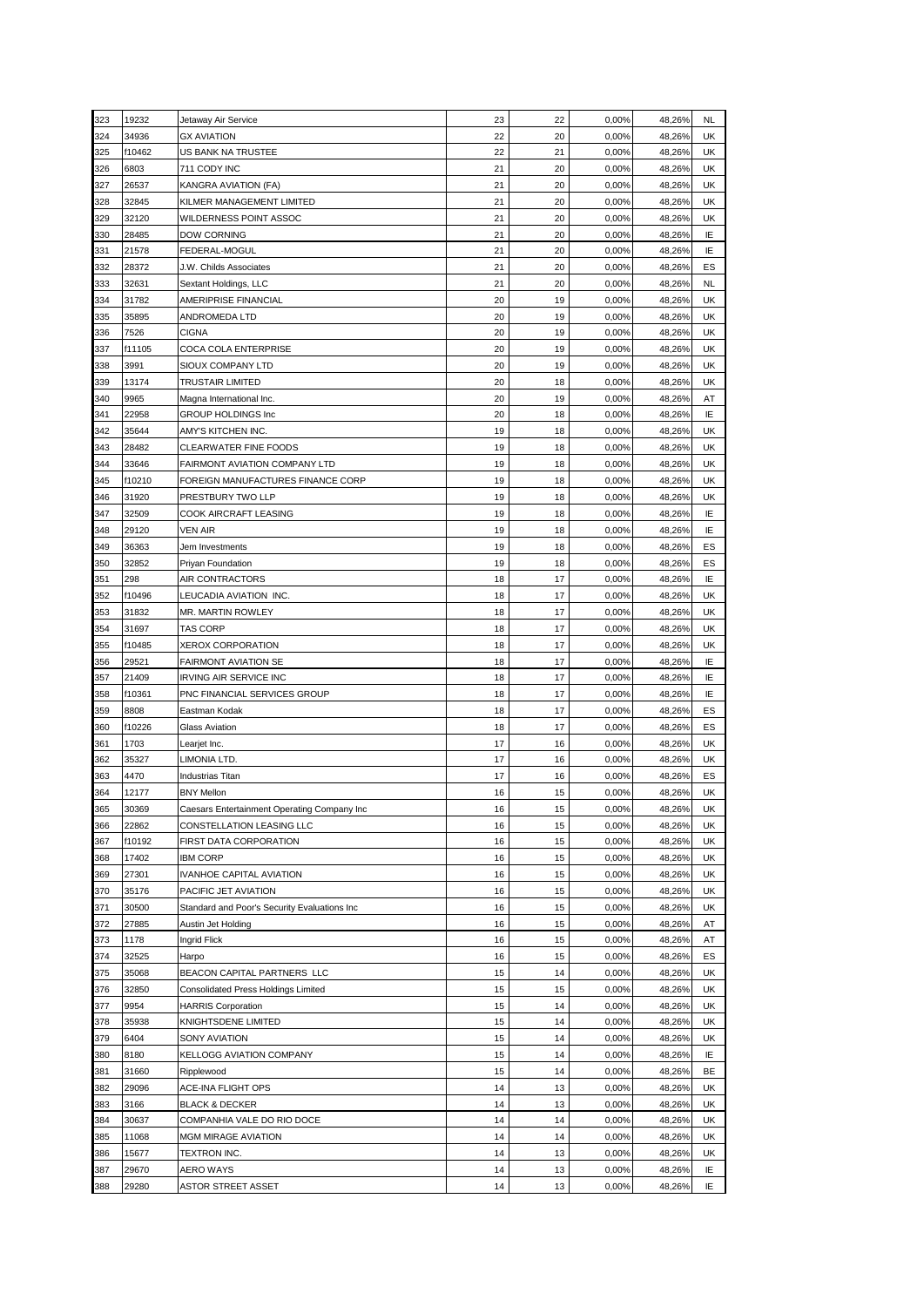| 389        | 34774           | <b>ALIGAP A-S</b>                                    | 14                       | 13                        | 0,00%          | 48,26%           | DK        |
|------------|-----------------|------------------------------------------------------|--------------------------|---------------------------|----------------|------------------|-----------|
| 390        | 36793           | Airlease Corporation                                 | 14                       | 13                        | 0,00%          | 48,26%           | ES        |
| 391        | 25843           | <b>ICEBIRD LTD</b>                                   | 14                       | 14                        | 0,00%          | 48,26%           | ES        |
| 392        | f11328          | Ebay Inc                                             | 14                       | 14                        | 0,00%          | 48,26%           | LU        |
| 393        | 31032           | <b>AIM AVIATION</b>                                  | 13                       | 12                        | 0,00%          | 48,26%           | UK        |
| 394        | 7971            | tw air                                               | 13                       | 12                        | 0,00%          | 48,26%           | UK        |
| 395        | 30842           | <b>EJS Aviation Services</b>                         | 13                       | 12                        | 0,00%          | 48,26%           | ES        |
| 396        | 34009           | <b>Sunrider Corporation</b>                          | 13                       | 12                        | 0,00%          | 48,26%           | ES        |
| 397        | 13603           | <b>VF CORP</b>                                       | 13                       | 12                        | 0,00%          | 48,26%           | BE        |
| 398        | 30021           | 57 AVIATION SERVICES LLC                             | 12                       | 11                        | 0,00%          | 48,26%           | UK        |
| 399        | f10770          | Charles Schwab                                       | 12                       | 11                        | 0,00%          | 48,26%           | UK        |
|            | f10319          |                                                      |                          |                           |                |                  |           |
| 400        |                 | MP AIR INC.                                          | 12                       | 11                        | 0,00%          | 48,26%           | UK        |
| 401        | 33802           | TAIL WIND LTD                                        | 12                       | 11                        | 0,00%          | 48,26%           | UK        |
| 402        | f10118          | <b>Chouest Air</b>                                   | 12                       | 11                        | 0,00%          | 48,26%           | ES        |
| 403        | f10551          | Covington Aviation                                   | 12                       | 11                        | 0,00%          | 48,26%           | ES        |
| 404        | 30408           | Tandoro Ltd                                          | 12                       | 11                        | 0,00%          | 48,26%           | SE        |
| 405        | 22713           | <b>Eastman Chemical Company</b>                      | 12                       | 12                        | 0,00%          | 48,26%           | <b>NL</b> |
| 406        | 22888           | On Time Aviation Corp                                | 11                       | 11                        | 0,00%          | 48,26%           | UK        |
| 407        | 194             | Glock GesmbH                                         | 11                       | 11                        | 0,00%          | 48,26%           | AT        |
| 408        | 9542            | International Paper Company                          | 11                       | 10                        | 0,00%          | 48,26%           | BE        |
| 409        | 32764           | <b>BHARAT FORGE</b>                                  | 10                       | 10                        | 0,00%          | 48,26%           | UK        |
| 410        | 29654           | <b>EWA WEST LLC</b>                                  | 10                       | 9                         | 0,00%          | 48,26%           | UK        |
| 411        | f10369          | PROFESSIONAL JET MANAGEMENT INC.                     | 10                       | 10                        | 0,00%          | 48,26%           | UK        |
| 412        | 30794           | SLEEPWELL AVIATION LTD                               | 10                       | 9                         | 0,00%          | 48,26%           | UK        |
| 413        | 31783           | Cap Star Radio                                       | 10                       | 9                         | 0,00%          | 48,26%           | ΙE        |
| 414        | 24765           | Unicasa Ind de Moveis                                | 10                       | 10                        | 0,00%          | 48,26%           | ES        |
| 415        | f10294          | Central Missouri Aviation, Inc.                      | 10                       | 10                        | 0,00%          | 48,26%           | <b>NL</b> |
| 416        | 12405           | KOM Activity I B.V.                                  | 10                       | 10                        | 0,00%          | 48,26%           | <b>NL</b> |
| 417        | 21725           | <b>Emergo Finance</b>                                | 10                       | 9                         | 0,00%          | 48,26%           | <b>NL</b> |
| 418        | 31555           | <b>BAKEWELL INDUSTRIES</b>                           | 9                        | 9                         | 0,00%          | 48,26%           | UK        |
| 419        | 6281            | JOHNSON SC AND SON                                   | 9                        | 9                         | 0,00%          | 48,26%           | UK        |
| 420        | f10610          | L.A.W. AVIATION LLC                                  | 9                        | 9                         | 0,00%          | 48,26%           | UK        |
| 421        | 3508            | Monsanto Company                                     | 9                        | 9                         | 0,00%          | 48,26%           | UK        |
| 422        | 32174           | RAVELLO ENTERPRISES                                  | 9                        | 8                         | 0,00%          | 48,26%           | UK        |
| 423        | 30615           | <b>CARLISLE HOLDINGS</b>                             | 9                        | 9                         | 0,00%          | 48,26%           | IE        |
| 424        | 31186           | Enguia Gen CE                                        | 9                        | 8                         | 0,00%          | 48,26%           | ES        |
| 425        | 33212           | Intellectual Ventures                                | 9                        | 9                         | 0,00%          | 48,26%           | ES        |
| 426        | 3839            | Kinnarps                                             | 9                        | 9                         | 0,00%          | 48,26%           | SE        |
| 427        | 33709           | PMI Global Services Inc.                             | $\mathsf g$              | 9                         | 0,00%          | 48,26%           | SE        |
| 428        | 33773           | GRAHAM CAPITAL MGMT                                  | 8                        | $\overline{7}$            | 0,00%          | 48,26%           | UK        |
| 429        | f10286          | KANSAS CITY LIFE INSURANCE COMPANY                   | 8                        | 8                         | 0,00%          | 48,26%           | UK        |
| 430        | f10312          | MCCORMICK AND COMPANY INC.                           | 8                        | 7                         | 0.00%          | 48,26%           | UK        |
| 431        | f10397          | SELECT MANAGEMENT RESOURCES LLC                      | 8                        | 7                         | 0,00%          | 48,26%           | IE        |
| 432        | f10127          | Conforto Empreendimentos                             | 8                        | 8                         | 0,00%          | 48,26%           | ES        |
| 433        | 18907           | Norman Aviation                                      | 8                        | 8                         | 0,00%          | 48,26%           | ES        |
| 434        | f11336          | Corporate Wings                                      | 8                        | $\overline{7}$            | 0,00%          | 48,26%           | BE        |
| 435        | 31207           | N604FJ, LLC                                          | 8                        | 8                         | 0,00%          | 48,26%           | BE        |
|            |                 |                                                      | $\overline{7}$           | 7                         |                |                  |           |
| 436<br>437 | 6625<br>34153   | CATERPILLAR<br><b>CAYLEY AVIATION LTD</b>            | 7                        | 6                         | 0,00%<br>0,00% | 48,26%<br>48,26% | UK<br>UK  |
|            |                 |                                                      |                          |                           |                |                  |           |
| 438<br>439 | f10193<br>29387 | FIVE STAR AVIATION LLC<br>HARBERT FUND ADVISORS INC. | 7<br>7                   | 6<br>6                    | 0,00%<br>0,00% | 48,26%<br>48,26% | UK        |
|            |                 |                                                      |                          |                           |                |                  | UK        |
| 440        | f10240          | <b>HESS CORPORATION</b>                              | $\overline{7}$           | 7                         | 0,00%          | 48,26%           | UK        |
| 441        | 27766           | LOWE'S COMPANIES                                     | 7                        | $\overline{\mathfrak{c}}$ | 0,00%          | 48,26%           | UK        |
| 442        | 20467           | SAMARITAN'S PURSE                                    | 7                        | 6                         | 0,00%          | 48,26%           | UK        |
| 443        | 24776           | The Home Depot USA Inc.                              | $\overline{\mathcal{I}}$ | $\overline{\mathcal{I}}$  | 0,00%          | 48,26%           | UK        |
| 444        | 27799           | TIDEWATER INC                                        | $\overline{7}$           | $\overline{7}$            | 0,00%          | 48,26%           | UK        |
| 445        | 35956           | Pegasus Jet Ltd.                                     | $\overline{\mathcal{I}}$ | $\overline{\mathcal{I}}$  | 0,00%          | 48,26%           | AT        |
| 446        | 5170            | <b>HUMANA</b>                                        | 7                        | $\overline{\mathfrak{c}}$ | 0,00%          | 48,26%           | ΙE        |
| 447        | 32119           | Via Feliz II LLC                                     | $\overline{\mathcal{I}}$ | $\overline{\mathcal{I}}$  | 0,00%          | 48,26%           | ΙE        |
| 448        | 36755           | Consorcio CJPP                                       | $\overline{7}$           | $\overline{7}$            | 0,00%          | 48,26%           | ES        |
| 449        | 34761           | COVENTRY FIRST LLC                                   | $\overline{7}$           | $\overline{7}$            | 0,00%          | 48,26%           | NL        |
| 450        | f12150          | JAY Aviation II LLC                                  | $\overline{7}$           | $\overline{7}$            | 0,00%          | 48,26%           | NL        |
| 451        | 26988           | COSTCO WHOLESALE CORPORATION                         | 6                        | 5                         | 0,00%          | 48,26%           | UK        |
| 452        | 27291           | TARRANT AIR ADVISORS INC                             | 6                        | 6                         | 0,00%          | 48,26%           | UK        |
| 453        | 5943            | ZENO AIR                                             | 6                        | 6                         | 0,00%          | 48,26%           | UK        |
| 454        | 28219           | HARLEY-DAVIDSON                                      | 6                        | 6                         | 0,00%          | 48,26%           | ΙE        |